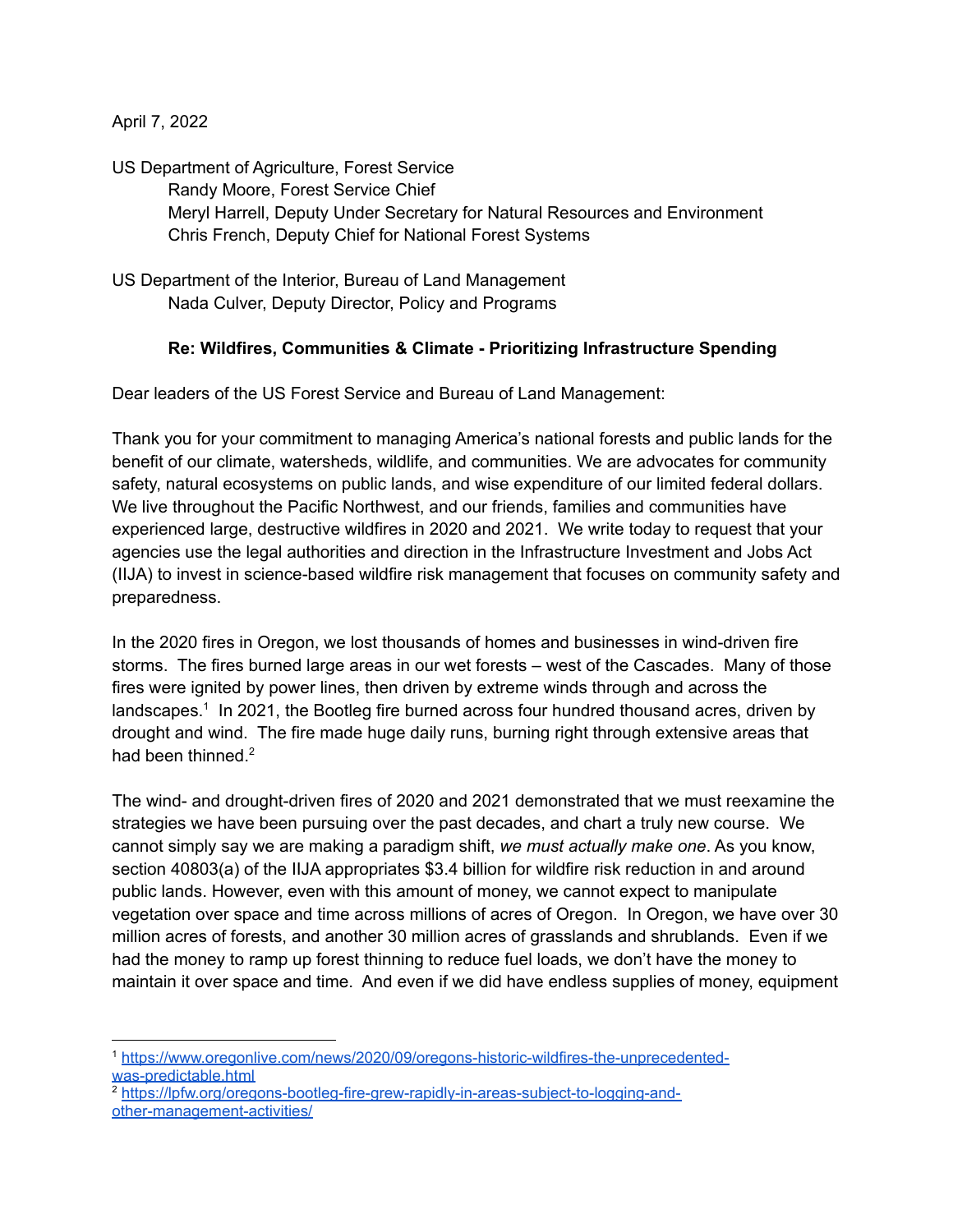and labor, thinning forests is not reducing fire risk to communities, keeping homes from burning, reducing the amount of smoke or reducing the firefighting burden.

In the context of what is actually happening here in Oregon, we have reviewed the Forest Service's 10-year wildfire strategy, and we agree with the experts from Oregon State University and the Rocky Mountain Research Station who recently stated that:

"In the old framing, public agencies bear the primary responsibility for managing and mitigating cross-boundary fire risk and protecting our communities, with their efforts focused on prevention, fuel reduction and suppression," Dunn said. "This has been the dominant management approach of years past, *which is failing us*." (Dunning et al 2022). $3$ 

The IIJA authorizes restoration treatments of federal land that has been identified as having "a very high wildfire hazard potential" with the intention to "improve the Fire Regime Condition Class" (FRCC) on these lands. We are familiar with the FRCC and find it to be a very coarse, unhelpful screen of what land might need attention. The FRCC is outdated and is not suited to support decisions in the face of wind- and drought-driven fires we are living with here in Oregon.

For example, in Oregon the 2020 fires burned hundreds of thousands of acres in the Western Cascades that are not even registering as risks in the FRCC maps. We also see that many forest lands that are *far away from homes and communities* show up as very high wildfire potential. The FRCC is not a helpful tool for prioritization of spending or protection of homes and communities in a situation where wind and drought, not vegetation conditions, are the primary forces driving big fires. Similarly, according to Dr. Dunning and his team, the common narrative of a destructive wildfire igniting on remote public land before spreading to threaten communities is incorrect. The team's study, which looked at more than 22,000 fires, found that those crossing jurisdictional boundaries are primarily caused by people on private property. The team found that ignitions on Forest Service lands accounted for fewer than 25% of the most destructive wildfires – ones that resulted in the loss of more than 50 structures. This led one team member to advise how to prioritize the work as follows:

"A substantial portion of the wildfire problem is a community destruction problem," added Michael Caggiano of Colorado State. "The Forest Service can contribute to an advisory or facilitation role to address the home ignition zone, including fire resistant design and zoning, and fuels management on private lands, but states, local government and homeowners are better positioned than the USFS to manage those components of wildfire risk."

Given that top forest scientists have found that thinning forests far from homes does little or nothing to protect at-risk homes and communities from wildfire in extreme conditions, we share the following series of comments and recommendations for your consideration. Additionally, we

<sup>3</sup> [https://today.oregonstate.edu/news/osu-research-suggests-forest-service-lands-not-main-source](https://today.oregonstate.edu/news/osu-research-suggests-forest-service-lands-not-main-source-wildfires-affecting-communities)[wildfires-affecting-communities](https://today.oregonstate.edu/news/osu-research-suggests-forest-service-lands-not-main-source-wildfires-affecting-communities)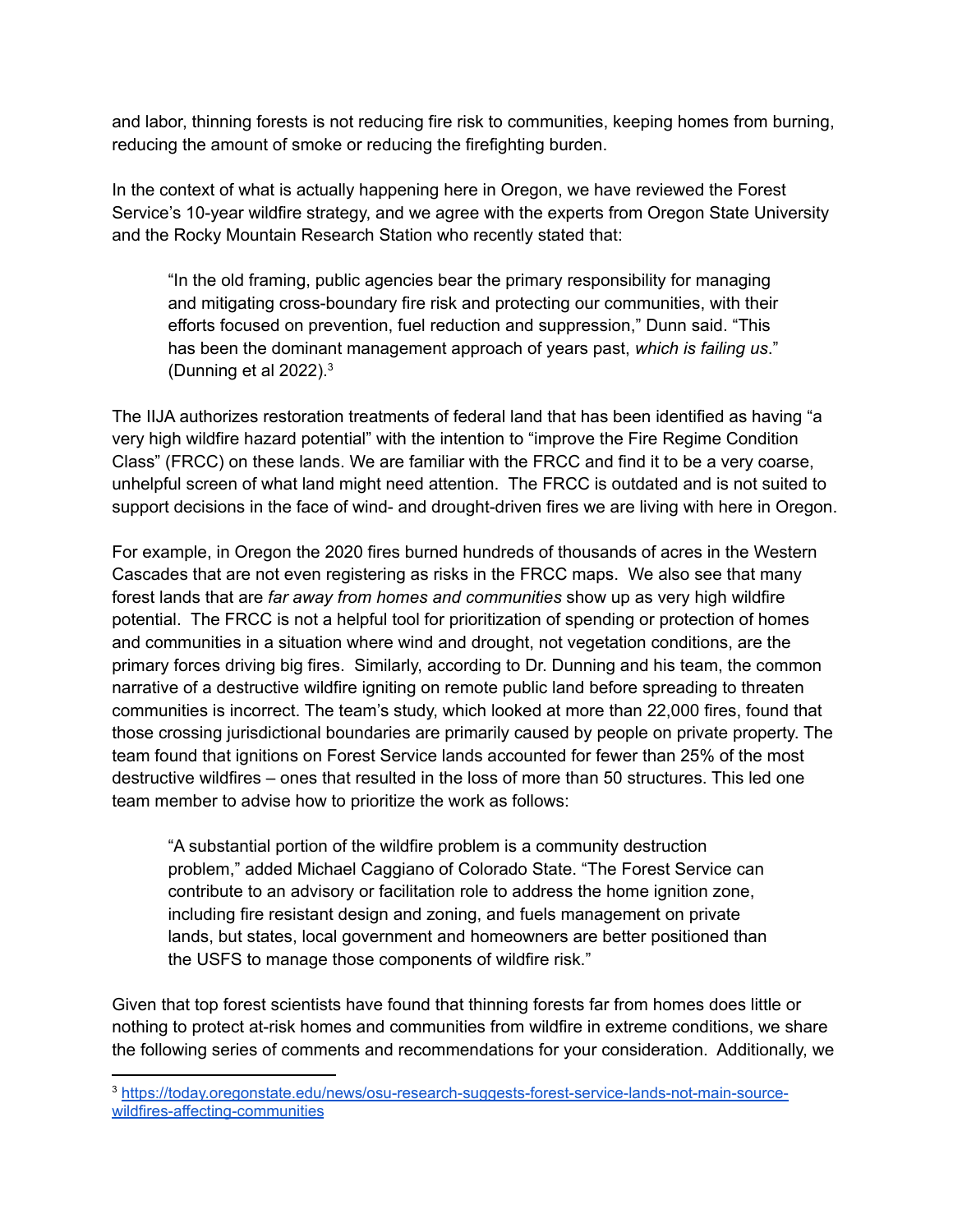would like to call your attention to the established and growing body of science that demonstrates that forest thinning and landscape manipulation results in more carbon emissions than fire itself.

## **Comments**

- **Collaborative Groups Are Operating in the Backcountry.** The IIJA proposes to increase funding for the Collaborative Landscape Forest Restoration Program (CLFRP). Many of us have participated in collaborative groups throughout Oregon over the past two decades, and in our experience these groups, at best, are *temporarily altering the vegetative conditions in patches of forests* far removed from homes and communities. More funding for these efforts is not a new approach, it is merely ramping up the same unsuccessful strategies. A continued focus on fuel reduction far from homes and communities will be ineffective at reducing fire risk to these communities. Further, these collaborative groups have been doing a poor job of assessing the impacts of their projects on wildlife, water, road density and carbon storage.
- **Training the Wildfire Workforce Corps.** The IIJA proposes to fund training, via fire response planning, for fire suppression and landscape-scale thinning. We would like more details and specifics here. A number of us were involved in the passage of Oregon's SB 762, which also contained provisions for training and planning. We strongly support the work of organizations like the Northwest Youth Corps, which is focused on reducing fire risk near homes and communities. We need more of this.
- **Mechanical Thinning & Fuel Breaks.** The IIJA proposes to increase funding for mechanical thinning and fuel break creation at a large scale. We are very concerned that these expenditures will not only be ineffective, but will also do more harm to the landscape. First, the 2021 Bootleg fire in Oregon - and many fires in California - have shown the limited effectiveness of fuel breaks and thinning projects under increasingly occurring extreme weather conditions. All of these fires had extensive fuel breaks and thinning within their perimeters before they burned, yet the fire didn't overlap with all of those areas. Second, in 5 years, the funding will run out and the areas we have cut will already be growing back. Rather than funding these more remote activities, we need to focus our activities within a ¼ mile of census-designated communities and invest in addressing risks posed by private landowners.
- **Wildland Urban Interface.** The IIJA uses a definition of the Wildland Urban Interface that is far too broad, not prioritized, and unhelpful for spending funds in a way that will make a difference over space and time. Oregon's SB 762 set up a rulemaking process to further refine the definition of WUI and establish a process for prioritization of projects to be funded. We would like to see Oregon's work used as a model to help prioritize funding under IIJA. We do not want to see money wasted in a futile attempt to manage vegetation far from homes and communities.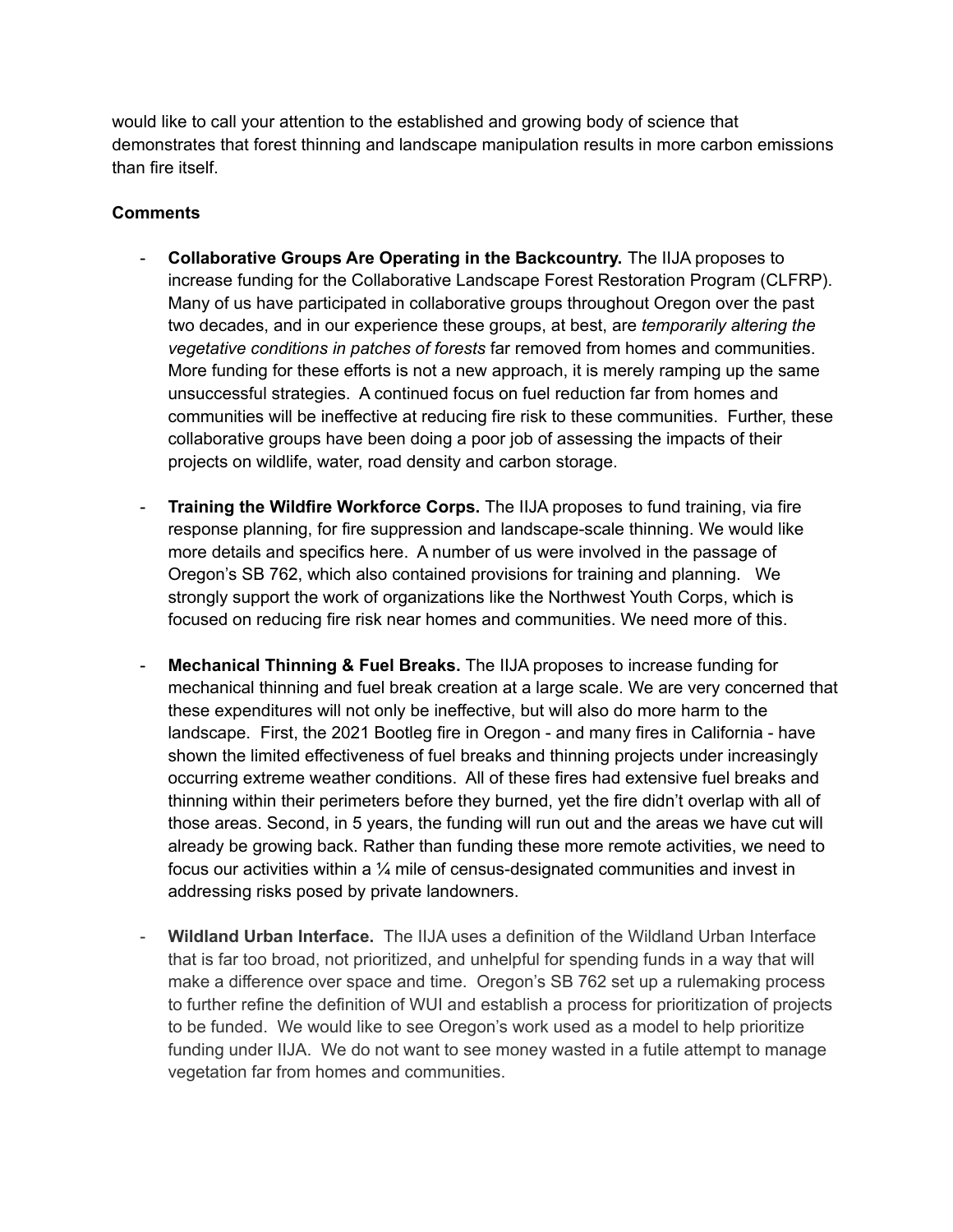## **Expert Recommendations**

We join with the experts in recommending focused investments on the science-based strategies that are proven to protect people and property from wildfire risks and help them be prepared for future fires. To ensure the goals of the legislation are met and that funding is allocated to activities and strategies that have been proven to be most effective, we urge you to focus investments under section 40803 of the IIJA as follows:

- Help communities prepare for fire by aiding in development of wildfire defense plans that improve evacuations and access for first responders, and improve emergency radio communications across departments and agencies,
- Ensure better coordination between all federal authorities and programs to protect communities from wildfires,
- Prioritize creation of smoke shelters and assist people with preparing for smoke,
- Help vulnerable populations, including the elderly, those with disabilities, homeless, and low-income communities in wildfire hazard areas, and communities recently impacted by a major wildfire,
- Support the use of prescribed fire to restore natural fire regimes and native vegetation, including cultural fire use with Indigenous people and Tribal government on their ancestral lands. Focus on carrying out prescribed fire in appropriate areas, especially within the home defense zone, so that ecological impacts can be avoided and community safety maximized. Ensure work is conducted in accordance with state smoke management programs to minimize impacts to communities and protect vulnerable people,
- Direct funding toward a jobs program that is focused on hardening homes, removing roads from drinking watersheds and other sensitive areas that can lead to human ignitions, replacing culverts to protect against erosion, and other activities that prioritize community protection while limiting or remedying human impacts to our forests,
- Ensure that assistance for home hardening and creating and maintaining defensible space within 60-100 ft of structures is explicitly funded through the Wildfire Defense Grant Program or other authorized programs.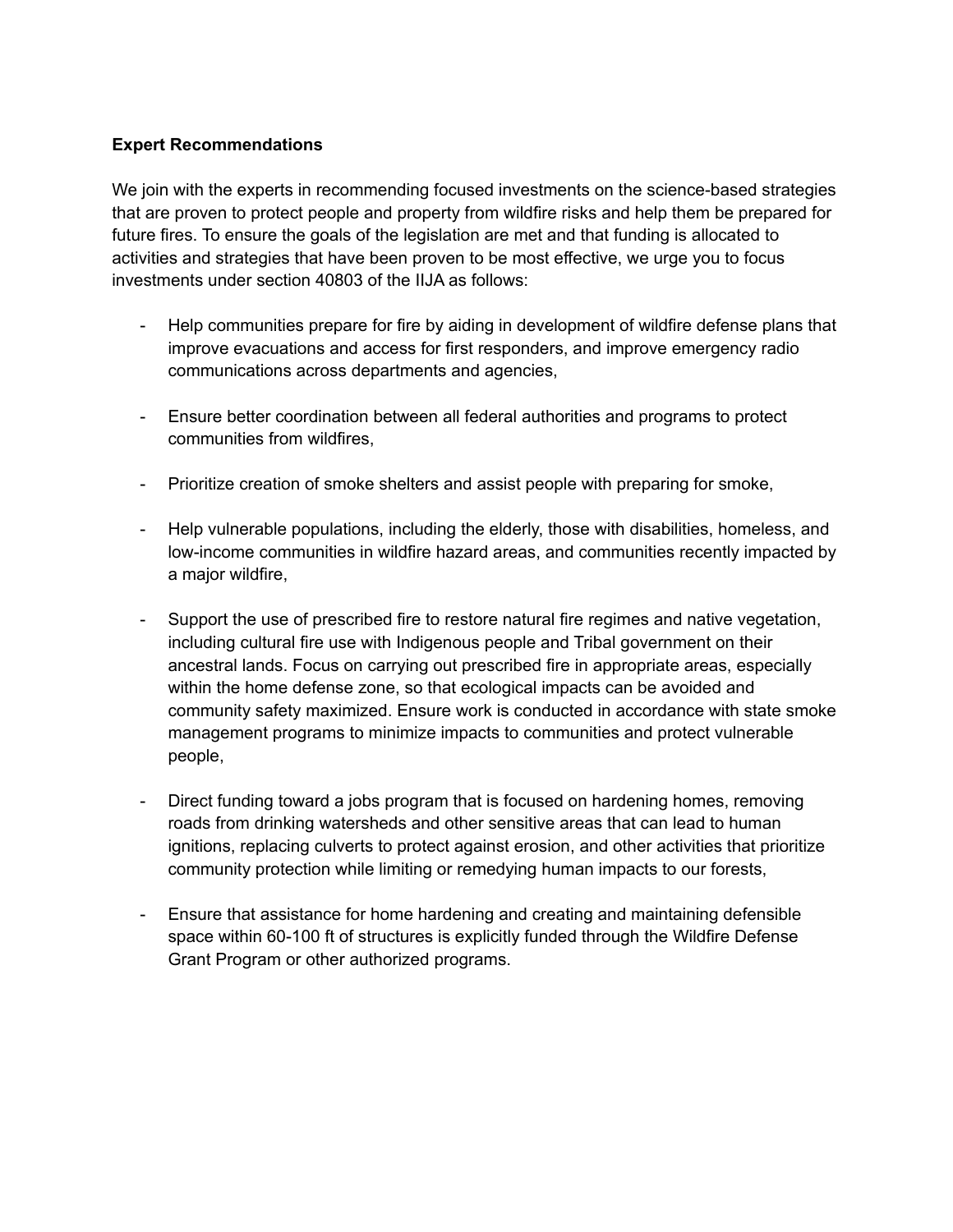# **Sideboards to Protect Older Forests, Carbon Storage, Wildlife and Water**

We draw your attention to the language in the IIJA that defines important sideboards for funding and implementation. Per the IIJA, prioritized projects must:

- Be vetted through a full NEPA process and "reduce the likelihood of experiencing uncharacteristically severe effects from a potential wildfire by focusing on areas strategically important for reducing the risks associated with wildfires;
- Maximize the retention of large trees, as appropriate for the forest type, to the extent that the trees promote fire-resilient stands;
- Not include the establishment of permanent roads, and commit funding to decommissioning of all "temporary" roads.

These sideboards must be followed in order to prevent conflict, degradation of the forests we seek to protect, and delays in implementation. In particular, retention of large trees - often the most fire-resilient in a stand and important for addressing the climate crisis as discussed below must be prioritized.

## **Forest Carbon Management**

A well-established and growing body of science is demonstrating that there are significant carbon losses flowing from efforts to clear vegetation across broad landscapes, and that these losses far exceed those from wildfire. Recently, Drs. Beverly Law and Tara Hudiburg prepared a synthesis of this body of scientific evidence, which states:

The *amount of carbon removed by thinning is much larger than the amount that might be saved from being burned in a fire*, and far more area is harvested than would actually burn (Mitchell et al. 2009, Rhodes et al. 2009, Law & Harmon 2011, Campbell et al. 2011). Most analyses of mid to long-term thinning impacts on forest structure and carbon storage show *there is a multi-decadal biomass carbon deficit following moderate to heavy thinning* (Zhou et al. 2013). A thinning study in a young ponderosa pine plantation vulnerable to drought in Idaho found that removal of 40% of the live biomass from the forest would *subsequently release about 60% of that carbon over the next 30 years* (Stenzel et al. 2021). On the other hand, a study of combustion rates in a California wildfire found carbon emissions were very low overall at the stand- (0.1-3.2%) and landscape-level (0.6-1.8%) because larger trees with low combustion rates comprise the majority of biomass and high severity fire patches are less than half of the area burned. (Harmon et al. 2022).

As to the effectiveness and likelihood that thinning might have an impact on fire behavior, a multi-year study of forest treatments like thinning and prescribed fire across the western US found *that only 1% of those treatments experience wildfire each year. The potential effectiveness of treatments lasts only 10-20 years,*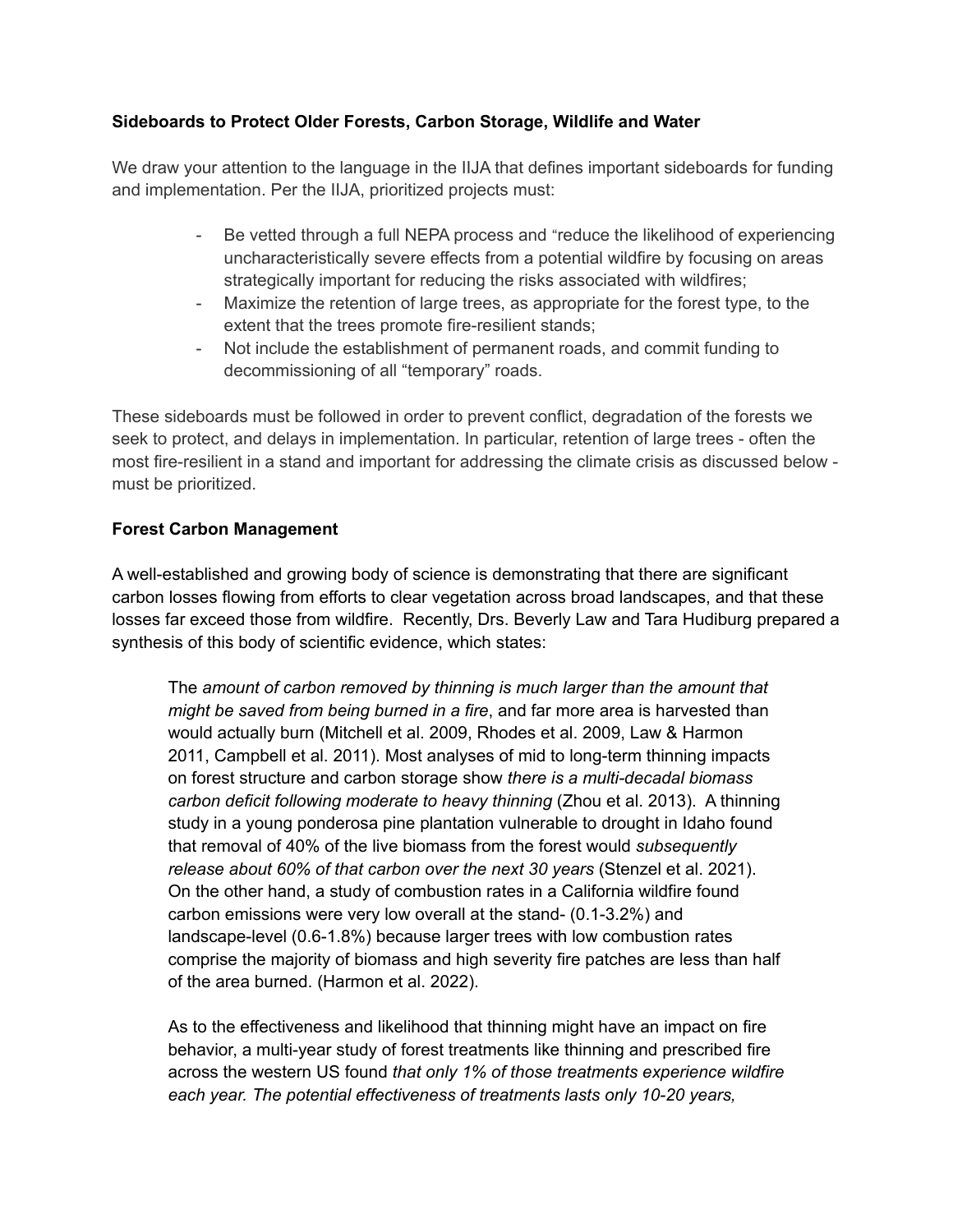*diminishing annually and then expiring.* (Campbell et al. 2011, Schoennagel et al. 2017). In other words, the odds that a particular thinned and/or burned patch of forest will burn in a fire is very low, and in extreme weather, wildfire still carries through, over and around thinned patches. On the other hand, while fire can kill trees, most of the carbon remains in the forest as dead wood and it takes decades to centuries to decompose that wood. Less than 10% of the total ecosystem carbon in live and dead trees, litter, and soils combined has been found to enter the atmosphere as carbon dioxide in Pacific Northwest forest fires (Campbell et al. 2011; Law & Waring 2015).

We ask that you review the synthesis in its entirety and direct Forest Supervisors and field staff to take this body of knowledge and scientific findings into account for all projects funded with IIJA funds.

In addition, Congress directed that IIJA implementation *must protect fire resilient forests.* Specifically, section 40803(g)(6) requires that funding be prioritized for projects that:

fully maintain or contribute toward the restoration of the structure and composition of old growth stands consistent with the characteristics of that forest type, taking into account the contribution of the old growth stand to landscape fire adaption and watershed health, unless the old growth stand is part of a sciencebased ecological restoration project authorized by the Secretary concerned that meets applicable protection and old growth enhancement objectives, as determined by the Secretary concerned.

Through this language, Congress recognized the importance of protecting and restoring old growth stands to enhance climate action, biodiversity, and fire resilience. The science is well-settled on the fact that large, mature, and older trees and stands are the most resilient to both fire and a changing climate, and are essential for carbon storage in the face of today's climate emergency (Mildrexler et al., 2020). Top scientists have also highlighted the triple benefits for carbon, water and wildlife of protecting our most carbon dense forests.

In sum, we ask that you ensure that implementation of the wildfire provisions in the IIJA focus first and foremost on home defense and community preparedness. We know what actions are needed to protect communities from weather-driven fires, especially fires which are started in and around towns and communities like those we experienced in 2020 and 2021, started by power lines, accidents, or arson. We stand ready to help you and your agencies make decisions that are good for Oregon and our forests and that keep our homes and communities safe. Let's get to work.

Sincerely,

Sheryl Feldman, Volunteer, 350 Seattle Patricia Hine, President, 350 Eugene Debby Garman, Team Lead, 350 Washington County